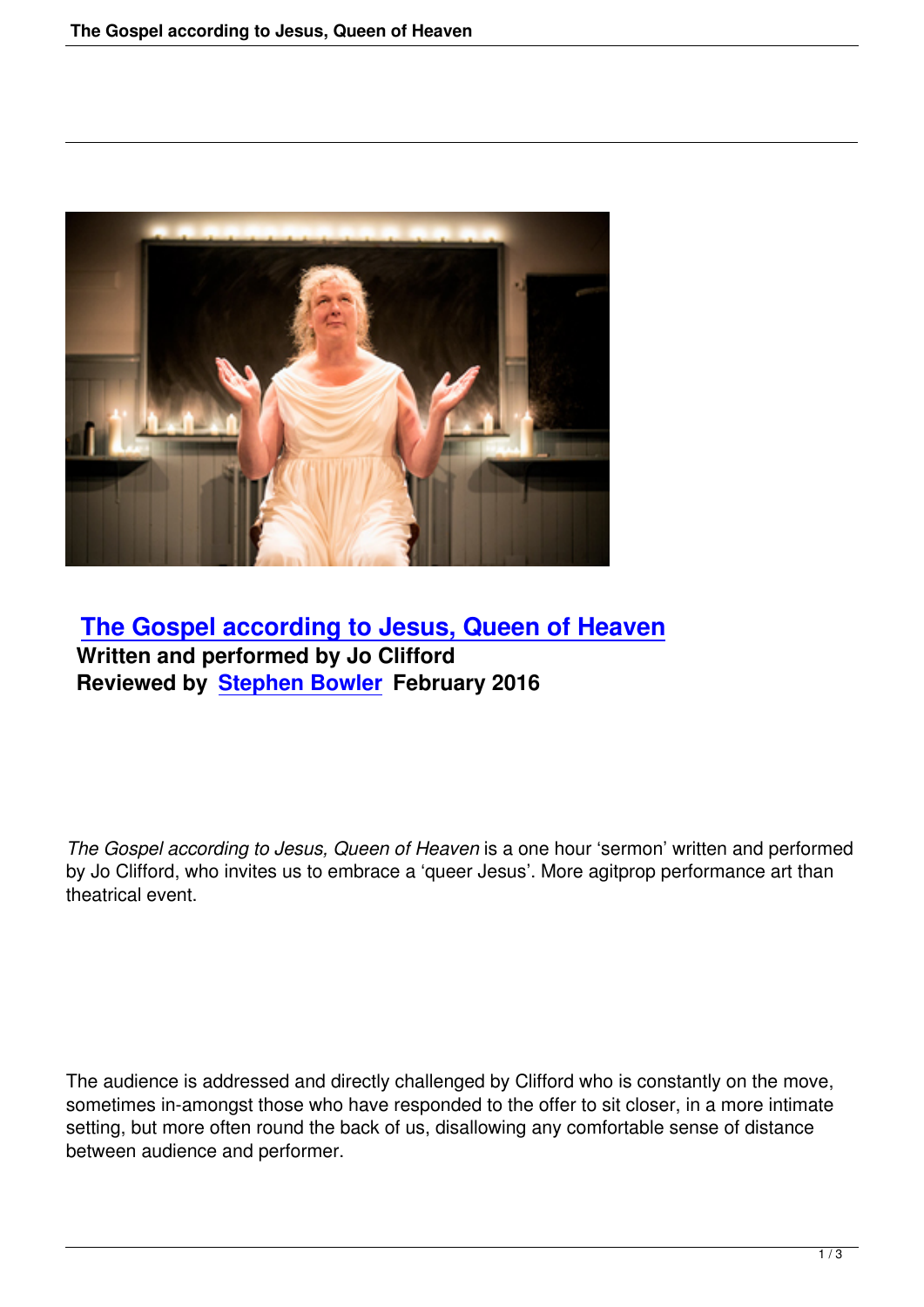Gospels are plundered and parables recast in a style that is first pitched as 'story-telling' but then drifts toward the didactic as the queer/transgressive theme becomes the yardstick by which Christian compassion is measured.

It isn't enough that a Bishop and a Policeman fail where a 'queen' succeeds in the role of good Samaritan; the tranny's status as transgressive outsider is underscored by reference to the 'cum on her lips.' You get the picture.

The performance took place in the knave of a working church at the more permissive end of the Anglican spectrum - St Chrysostoms in Rusholme. Whilst a Curate refused to answer my enquiry about the suitability of the show for a sacred space such as this, the Nun beside me was nonplussed. Which isn't surprising really, as Clifford is pushing at an open door; the fluidity of identity is now a conventional trope and such hetero-normative baggage as remains within the Church of England is only there because it is yet to be thrown overboard. It comes as no surprise to find a show about a queer saviour enacted in my local church. In the Mosque, yes. But that's another show.

Clifford has an agenda and it is forcefully put. I'm partial to radicalism in art. Indeed, this is the privileged ground on which art sits, separate from the day-to-day trawl of utilitarian philistinism. At which level, it is dispiriting to witness such a conventional message masquerading as radical spiritual chic. Poly-amorous perversity and gender bending was vaguely outré in 1920s Berlin but is now just another claim for recognition.